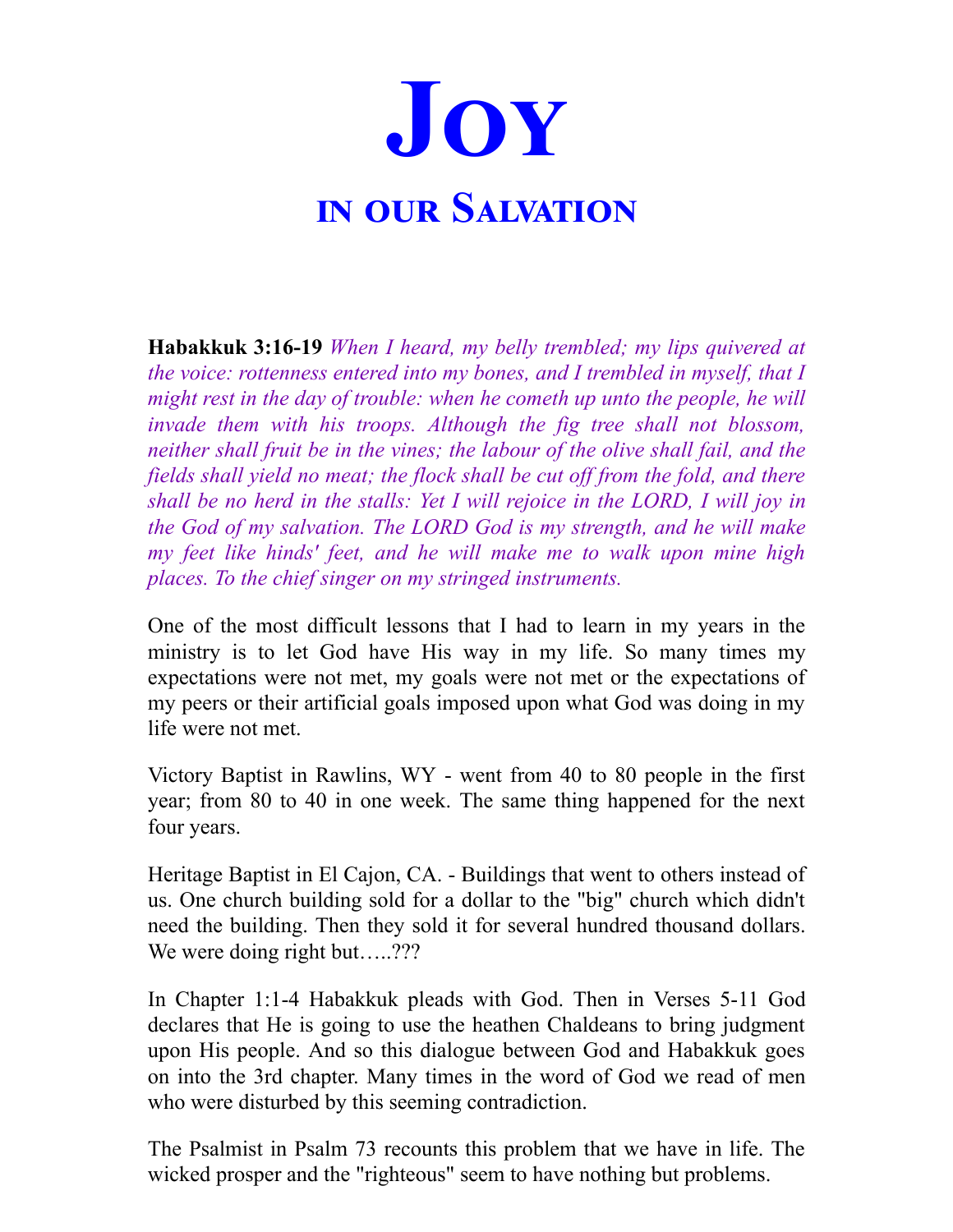Job encountered this difficulty in his life. Jeremiah, Ezekiel, and on we could go. We labour and work for God, and things just don't turn out the way we planned.

**Habakkuk 3:17** *Although the fig tree shall not blossom, neither shall fruit be in the vines; the labour of the olive shall fail, and the fields shall yield no meat; the flock shall be cut of from the fold, and there shall be no herd in the stalls:*

Habakkuk moans and groans that there is no fruit, no success in his labors, no harvest, and no increase of the flock or herds. Why? God is at work. He then gives us these great verses that should be the verses of our lives. No matter what God is doing in our life: *Yet I will rejoice in the LORD, I will joy in the God of my salvation. The LORD God is my strength, and he will make my feet like hinds' feet, and he will make me to walk upon mine high places.*

What we see here is a determination by Habakkuk to do right. Reminds one of that old Bob Jones, SR. great message entitled, "Do Right: If the Stars fall from Heaven, Do Right."

## *Yet I will rejoice in the LORD, I will joy in the God of my salvation.*

Constant joy: - many, many years ago, on the occasion of a missionary's visit to a small village in Uganda, he met an ordained native of Uganda who had worked for five years on the edge of the great pigmy forest. "This remarkable man," says the missionary, "had been beaten, imprisoned, put in the chain gang, had his house-burnt down, and all his property destroyed; and yet he has borne it all with a smile upon his face and a song upon his lips!" He had found the truth of Habakkuk 3:17. Whatever God had in store for him, He was willing to face with a determination to rejoice.

Modern day stories of missionaries and witnesses for our Lord abound with illustrations of folks, young and old, who have learned this great truth. I could recount episodes in the life of some sitting right here who have made that decision. *Yet I will rejoice in the LORD, I will joy in the God of my salvation.*

**Satisfied with the best:** - *"I was going down town in a car, one day,"* says a New York merchant, *"when I heard somebody cry out, 'Hallo, Mr. Conductor, please stop your car a moment; I can't run very fast.' The car stopped, and presently there hobbled into it a little lame boy, about ten or twelve years old. His face told such a tale of suf ering, and yet he was bright and cheerful. He put his crutch behind him, and placing his leg in an easier position, he began to look round. A happy smile played over his*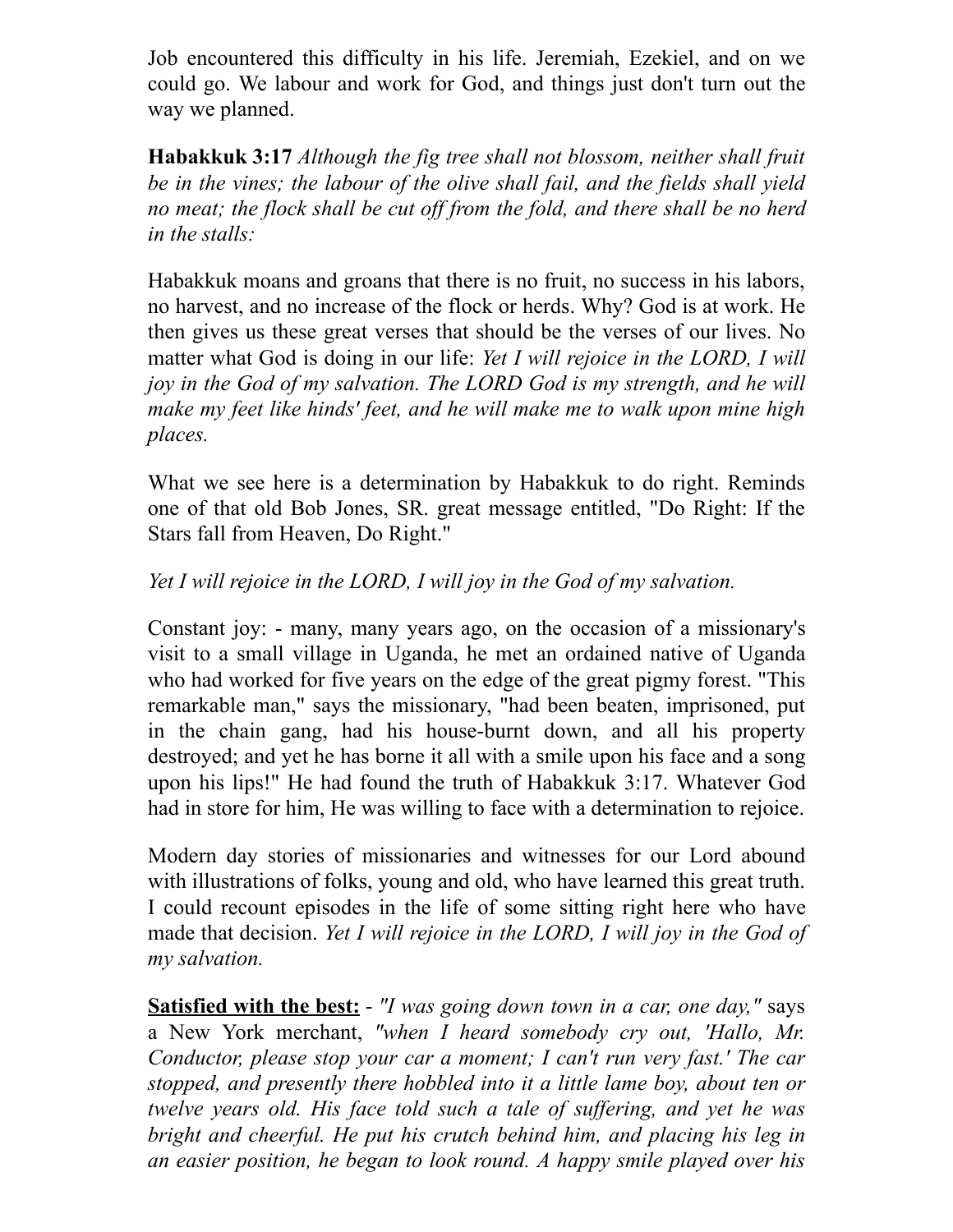*pale face, he had seemed to take notice of everything. Presently I got a seat next to him, and had a little talk with him. I found that he knew and loved the Saviour, and it was this which made him so contented and cheerful. He told me that the doctor said his leg would never be any better. 'Well, my dear boy, I said, how can you be so happy and cheerful?' His reply was, 'Jesus, my Saviour, has sent this trial for me to bear. Father tells me He would not have sent it, unless He knew it would be best for me. And don't you think, sir, that I ought to be satisfied with the best?' When I said goodbye to the boy, I thanked him for the lesson he had taught me, which I shall never forget."*

Yes, God's will is best for us. And I am convinced that for all of us, the will of God is that we learn to rejoice no matter what happens in our lives.

**Philippians 4:4** *Rejoice in the Lord alway: and again I say, Rejoice.* **1 Thessalonians 5:16** *Rejoice evermore.*

**1 Peter 1:6** *Wherein ye greatly rejoice, though now for a season, if need be, ye are in heaviness through manifold temptations:*

**Revelation 19:7** *Let us be glad and rejoice, and give honour to him: for the marriage of the Lamb is come, and his wife hath made herself ready.*

So how are we going to rejoice? Look at our text again: *The LORD God is my strength, and he will make my feet like hinds' feet, and he will make me to walk upon mine high places.*

We must depend upon HIM.

**Isaiah 40:27-31** *Why sayest thou, O Jacob, and speakest, O Israel, My way is hid from the LORD, and my judgment is passed over from my God? Hast thou not known? hast thou not heard, that the everlasting God, the LORD, the Creator of the ends of the earth, fainteth not, neither is weary? there is no searching of his understanding. He giveth power to the faint; and to them that have no might he increaseth strength. Even the youths shall faint and be weary, and the young men shall utterly fall: But they that wait upon the LORD shall renew their strength; they shall mount up with wings as eagles; they shall run, and not be weary; and they shall walk, and not faint.*

These verses help us to understand how to depend upon God for all things in our lives. It is contained in that famous verse that most of us have printed and posted upon the walls of our homes.

Verse 31: *But they that wait upon the LORD shall renew their strength; they shall mount up with wings as eagles; they shall run, and not be weary; and they shall walk, and not faint.*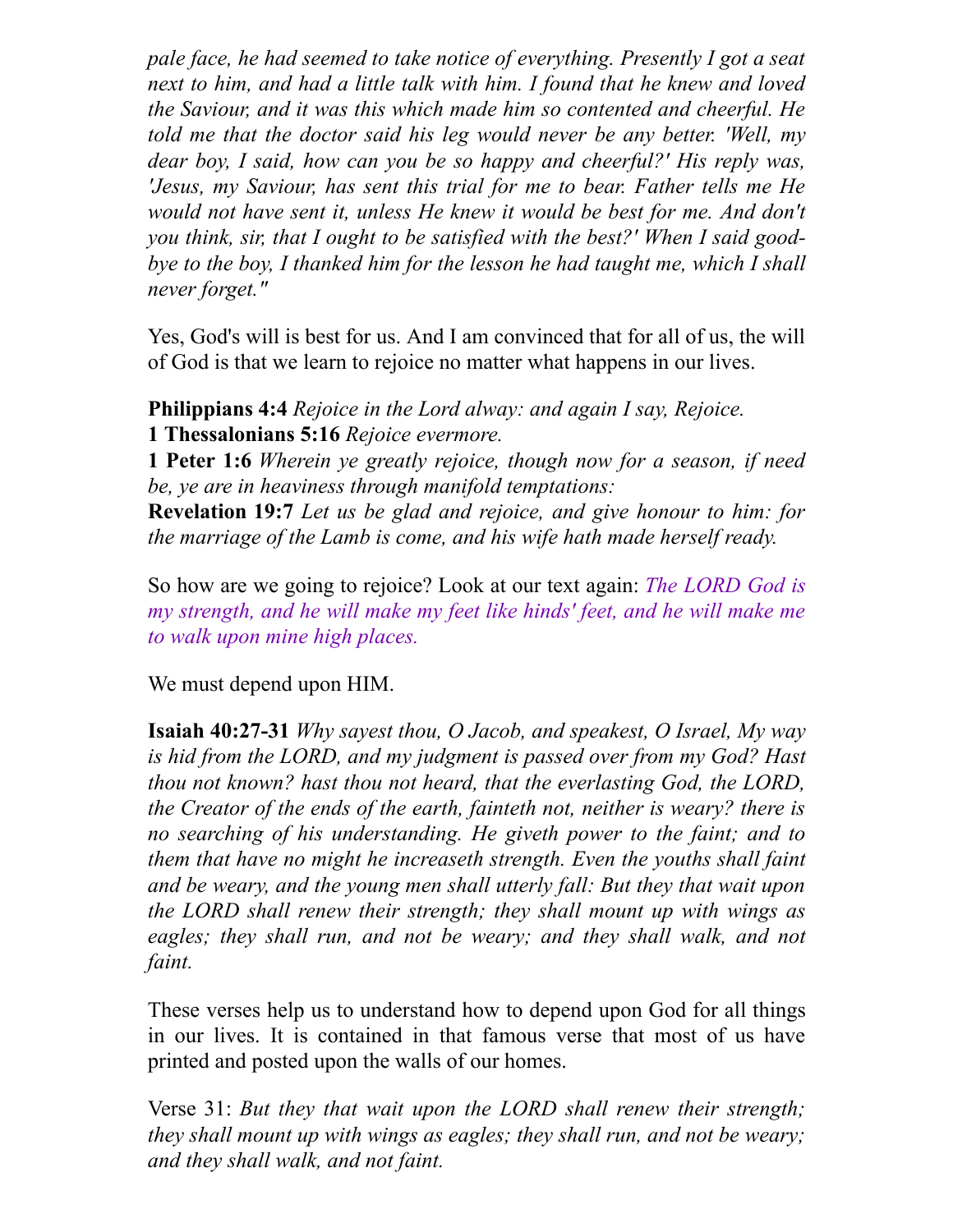The little word "wait" carries with it more than the idea of serving, but contained within the etymology of the word is the idea of getting entwined with God. Getting wrapped up in God the LORD, if you will.

## From Strong's: *qavah kaw-vaw'*

*a primitive root; to bind together (perhaps by twisting), i.e. collect; (figuratively) to expect:-gather (together), look, patiently, tarry, wait (for, on, upon)*

You and I must *"wait upon the LORD."* We must get wrapped up in our LORD. And you do that by spending much time with Him. Then it will be easier to let Him do what He desires in our life, even if it does not agree with our goals and expectation. Get entwined with God and He will bring beauty to your life! Then you will *"joy in the God of (our) salvation"*!

Amos B. Walls gives us this illustration: "Opalescent men: (*Opalescent has changed in meaning. This would be called iridescent today*) *In ancient times, before men learned to cut the diamond, the opal was the most fashionable stone, most highly prized, and most costly. There are not lacking men in modern times who still hold to this ancient estimate of that beautiful stone. No jewel, in all the range of precious stones, displays a finer range of splendid colours — the brightest tints of the rainbow, softened as if seen through a silver haze. As you look at it from dif erent angles, or as you turn the stone, there come glimpses of the richest azure, the deepest emerald, the most fiery ruby, yet all of them mellowed by the opal's own charm, and very dif erent from the dazzling brilliancy of the diamond and sapphire. Whence comes this beautiful play of colour that takes its name from the opal, and is called "opalescence"? It is not in the stone. Hold the opal up to the light, and it has nothing but a yellowish tinge. Besides, the colours shift and vary, as the stone is changed in position. Let me tell you the secret of the opal's beauty. The stone is filled with fissures — minute rifts in its substance, too small to be seen by the eye, yet not too fine to be seen by the light. These fissures catch up the light, beat it back and forth between their sides, and break it up into its constituent colours, very much as a prism would do. And so the stone, out of what might seem to be a flaw or blemish, draws its wonderful crown of beauty. Have you ever seen opalescent men and women? They are all around you, shining with loveliness in many a Christian home. They are men and women whose lives are fissured with poverty, seamed with sickness, cleft with some deformity, shattered by blindness, or deafness, or ugliness; and yet these opalescent Christians make the very shattering of their body, and the flaws in their fortune, a trap for God's sunlight They catch in these clefts of misfortune the rays that come from heaven. They toss them back and forth and from side to side of their seamed and fissured lives, and lo! we see them glowing*